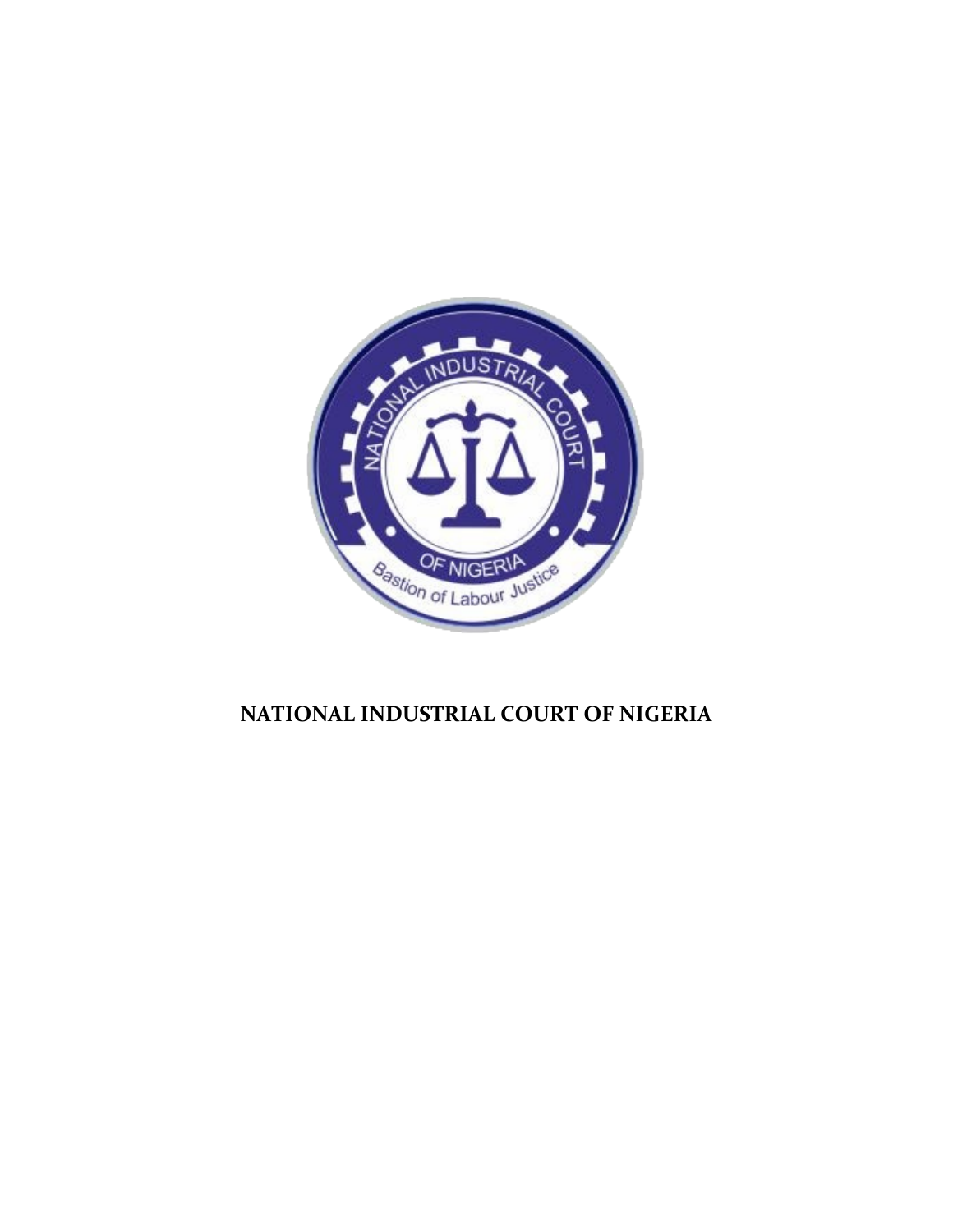# **NATIONAL INDUSTRIAL COURT OF NIGERIA**

### **PRACTICE DIRECTION 2022**

1. This Practice Direction sets out the guidelines to be adopted in;

## **(a) Filing of applications and motions in trade union matters; and**

### **(b) Marking of documents/ exhibits**

2. This practice direction is issued with a view to guarantee continued access to justice and expeditious disposal of cases.

3. In the exercise of the powers conferred on me by section 254F of the Constitution of the Federal Republic of Nigeria 1999, Section 36 of the National Industrial Court Act. 2006, Order 1 Rule 8 (3) of the National Industrial Court of Nigeria (Civil Procedure) Rules, 2017 and all other powers enabling me in that behalf, I, Benedict Bakwaph Kanyip, PhD, President of the National Industrial Court of Nigeria, do hereby issue the following Practice Directions:

## (1) **FILING OF APPLICATIONS/MOTIONS IN TRADE UNION MATTERS:**

From the date of this Practice Direction and notwithstanding any provisions in the National Industrial Court of Nigeria (Civil Procedure) Rules, 2017 in this regard, all forms of originating processes including applications and motions, particularly such that seek for order( s) to restrain the holding of delegates' conference of a trade union or conduct of trade union elections, are to be filed either in Abuja or Lagos Judicial Division of the Court.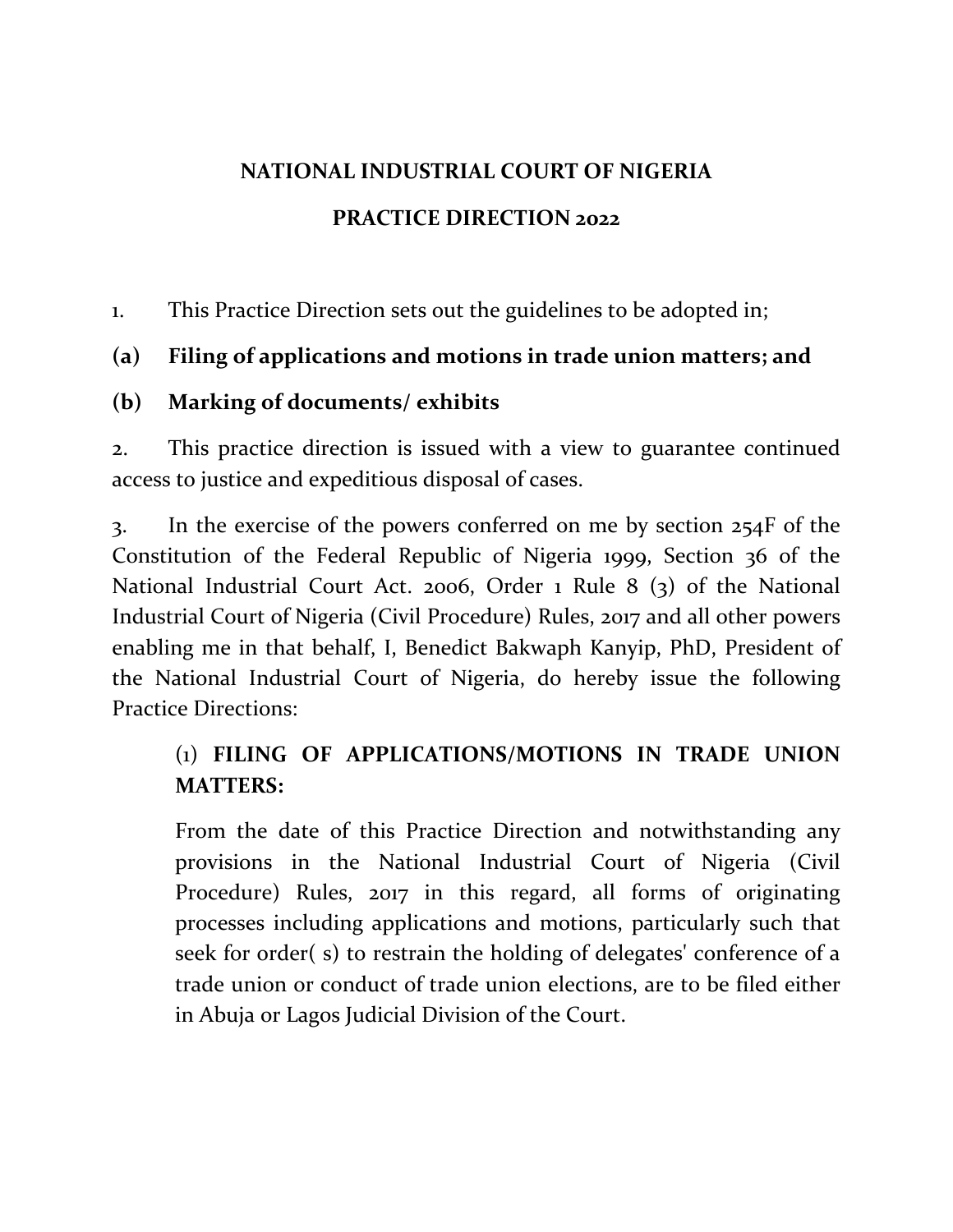### (2) **MARKING OF DOCUMENTS/EXHIBITS**

From the date of this Practice Direction, with respect to all frontloaded documents attached and/or referred to in a claimant's statement of fact, defendant's statement of defence or reply to statement of defence as well as in the witness statement on oath, I hereby direct as follows:

(a) In the case of a claimant, the statement of facts and the witness(es) statement(s) on oath must clearly indicate all the document(s) to be relied upon at the trial of the case and attach same. The attached document(s) must be marked serially iri the manner done for originating summons

(b) That part of the document e.g. paragraph(s), page(s) or part(s) of the document(s) to be so relied upon in the attached document(s) must be concisely referred to and be appropriately marked as to be discernable in terms of the fact( s) being proved.

(c) Where a claimant intends that a frontloaded document will be tendered in evidence at the hearing of a matter, such claimant must indicate if the original of such frontloaded document will be available/produced for inspection at the hearing of the matter.

(d) Where the document so frontloaded is such that will require the laying of a foundation before it can be admitted in evidence, such claimant must indicate so and must lay such necessary foundation in the statement of facts and witness statement on oath.

(e) In the case of the defendant, the relevant part of all frontloaded document(s), such as the paragraph(s), page(s) or part(s) of the document(s) to be relied upon in defence of the matter at the trial must be concisely referred to and clearly indicated in the statement of defence and witness statement on oath.

(f) A defendant's witness(es) statement(s) on oath must clearly indicate all the document(s) he/she intends to rely upon at the trial of the case. The paragraph(s), Page(s) or part(s) of the document(s) to be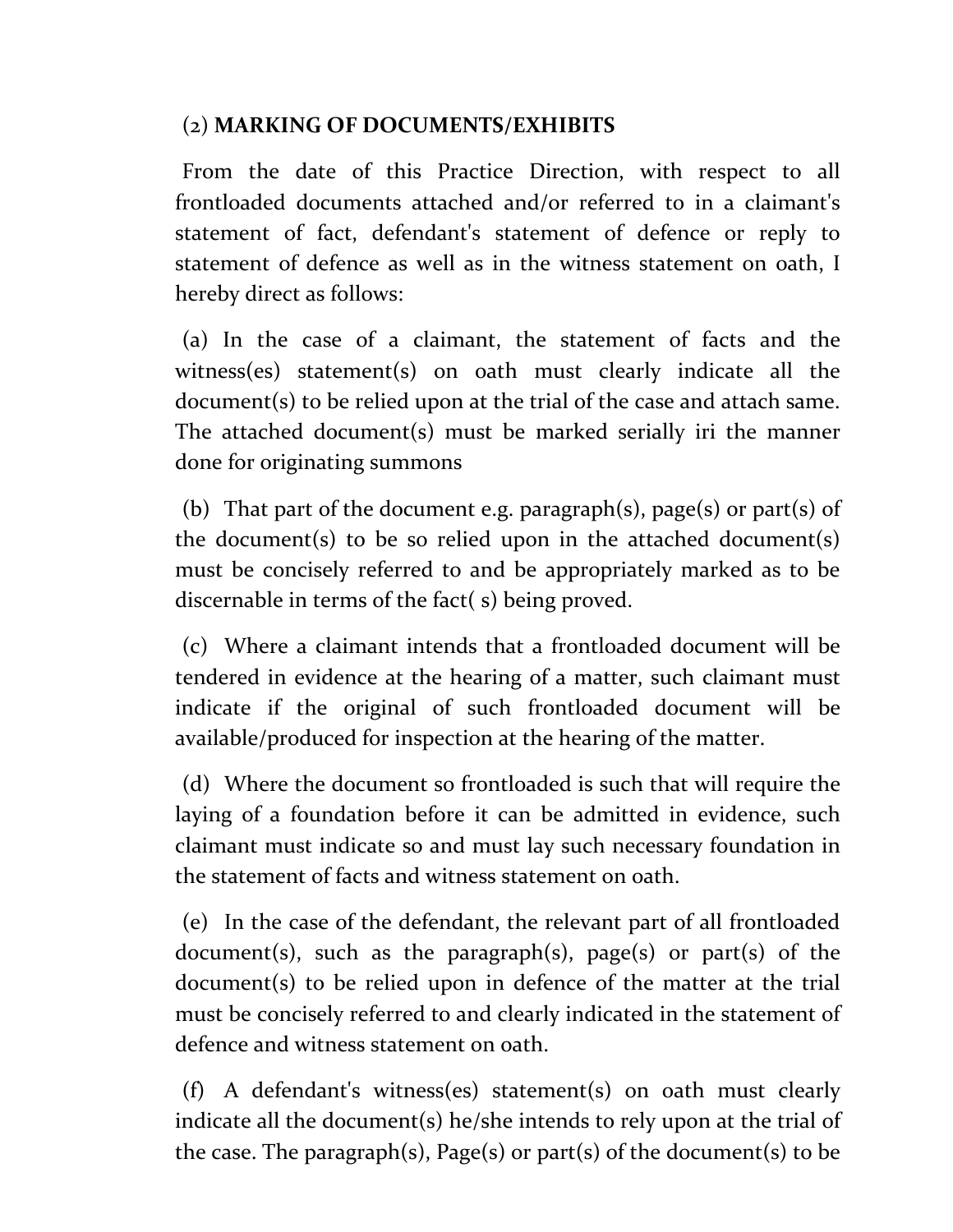so relied upon in the attached document(s) must be concisely referred to and be appropriately marked as to be discernable in terms of the fact(s) being proved.

(g) Where a defendant intends to object to the admissibility of a document to be tendered by a claimant, such objection must be clearly indicated in the statement of defence and witness statement on oath, and state the basis of the objection.

(h) Where a defendant intends that a frontloaded document will be tendered in evidence at the hearing of the matter, such defendant must indicate if the original of such frontloaded document will be available/produced for inspection at the hearing of the matter.

(i) Where the document so frontloaded is such that will require the laying of a foundation before suc:h a document can be admitted in evidence, such defendant must indicate so and must lay such necessary foundation in the statement of defence and witness statement on oath.

(j) A claimant's reply to the statement of defence must clearly and concisely refer to and clearly indicate paragraph(s), page(s) or part(s) of the document(s) to be relied upon at the trial of the mater.

(k) A claimant who intends to object to the admissibility of a document to be tendered by a defendant at a trial must indicate so in the reply to the statement of defence and must state the basis of his objection in the statement of defence and witness statement on oath.

#### (3) **NON-COMPLIANCE.**

(a) Where it is observed that a pr:ocess to be filed at the Registry of the Court does not comply with any provision(s) of this practice direction, such process shall not be accepted for filing.

(b) Where a process that does not comply with the provision( s) of this Practice Direction is accepted for filing by the Registry of the